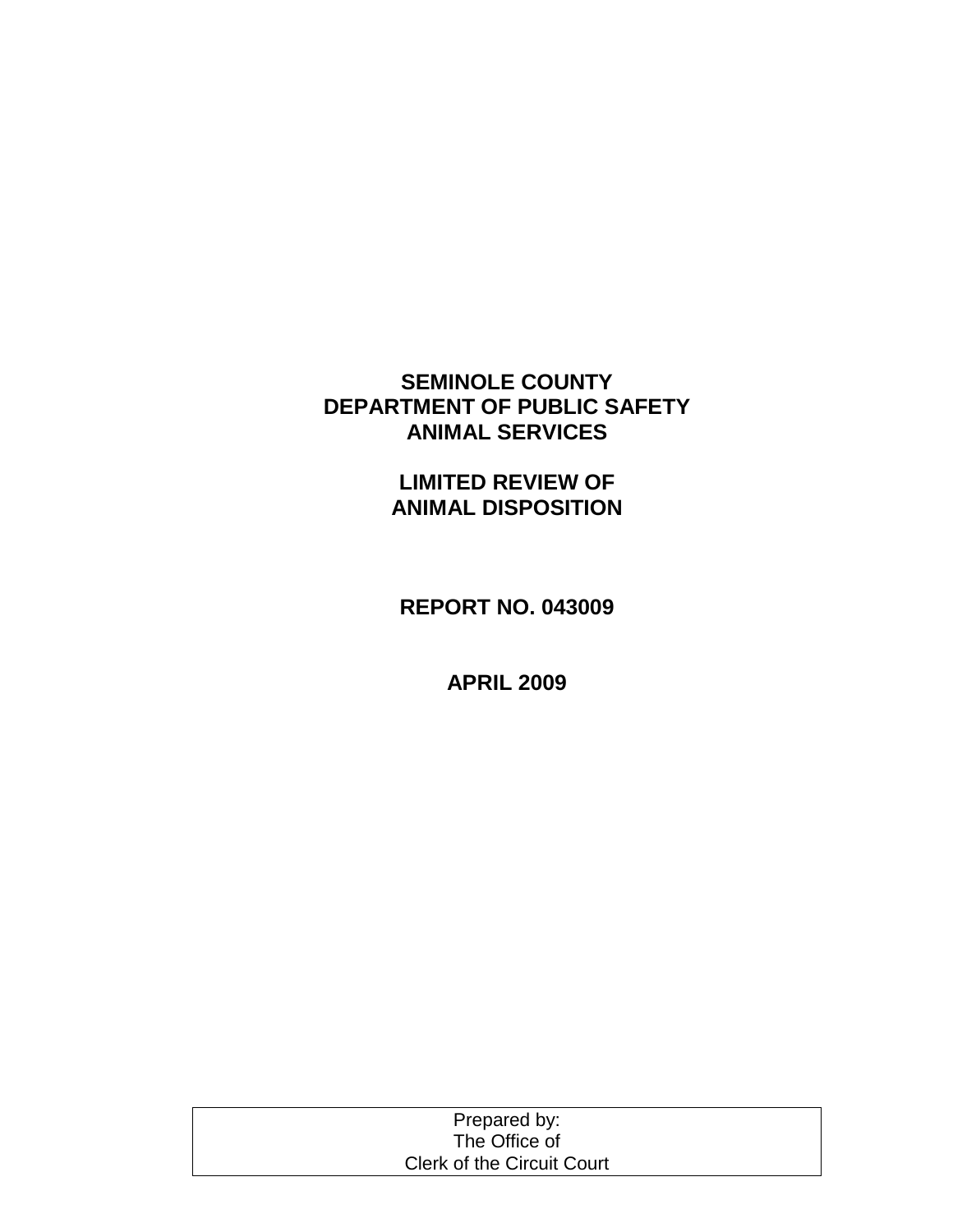

# MARYANNE **MORSE**  Clerk of the Circuit Court Seminole County

April 28, 2009

The Honorable Bob Dallari Chairman The Board of County Commissioners Seminole County, Florida 1101 East First Street Sanford, FL 32771

Dear Mr. Chairman:

I am very pleased to present you with the attached limited review of the Department of Public Safety. The review focused on animal disposition by the Animal Services Division.

The review found conditions that warrant management's attention. These conditions are included in the report that follows.

I would like to personally thank the men and women of the Seminole County Department of Public Safety for their assistance throughout the course of this review. Their assistance was deeply appreciated. With warmest personal regards, I am

Most cordially,

Wayone<br>Maryanne Morse

Clerk of the Circuit Court Seminole County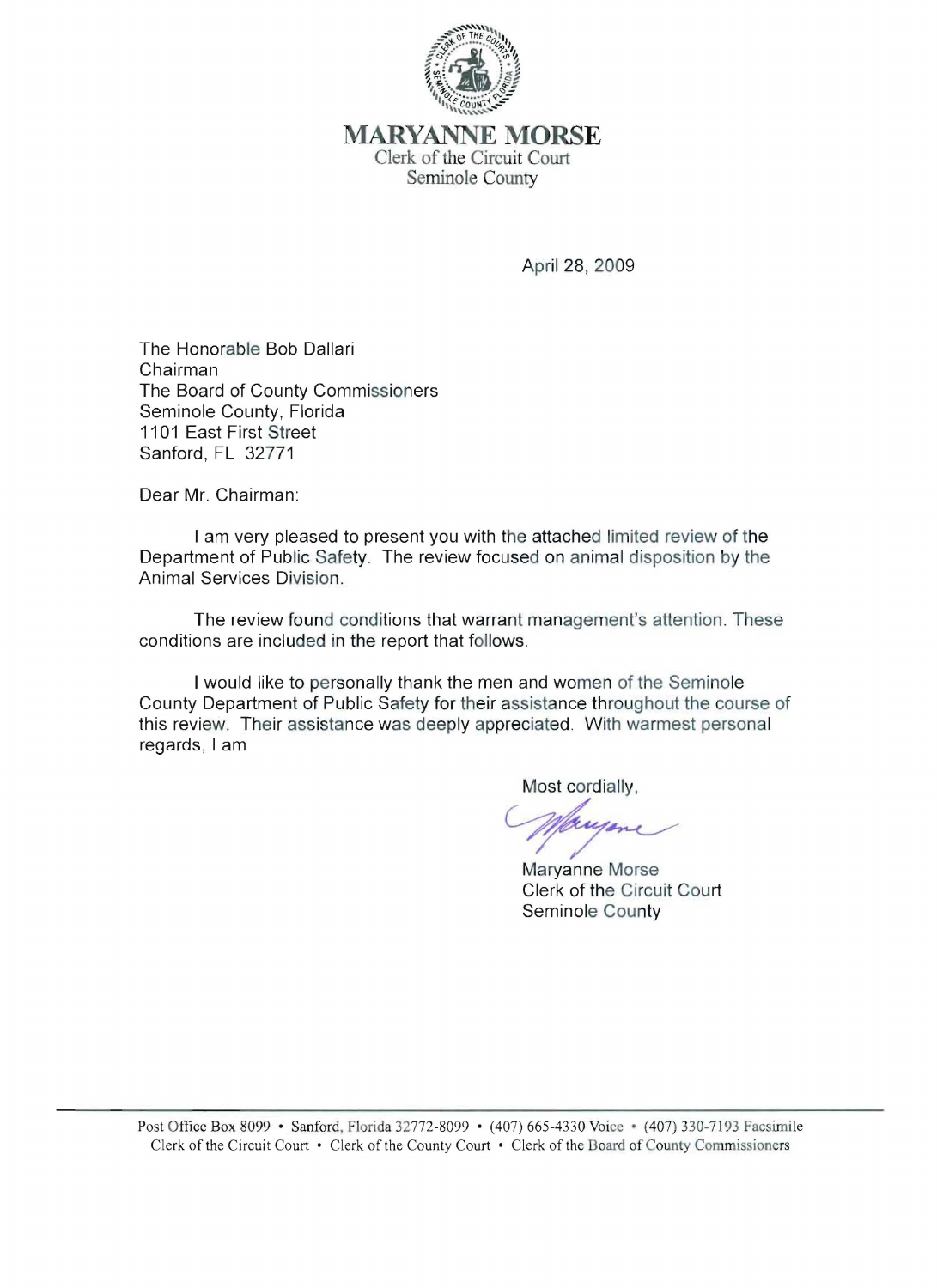# **DISTRIBUTION LIST**

BOARD OF COUNTY COMMISSIONERS Mr. Bob Dallari Ms. Brenda Carey Mr. Carlton Henley Mr. Michael McLean Mr. Dick Van Der Weide

> COUNTY MANAGER'S OFFICE Ms. Cindy Coto

DEPARTMENT OF PUBLIC SAFETY Mr. Tad Stone

BOARD OF COUNTY COMMISSION RECORDS Ms. Sandy McCann

| Prepared by:                      |  |
|-----------------------------------|--|
| The Office of                     |  |
| <b>Clerk of the Circuit Court</b> |  |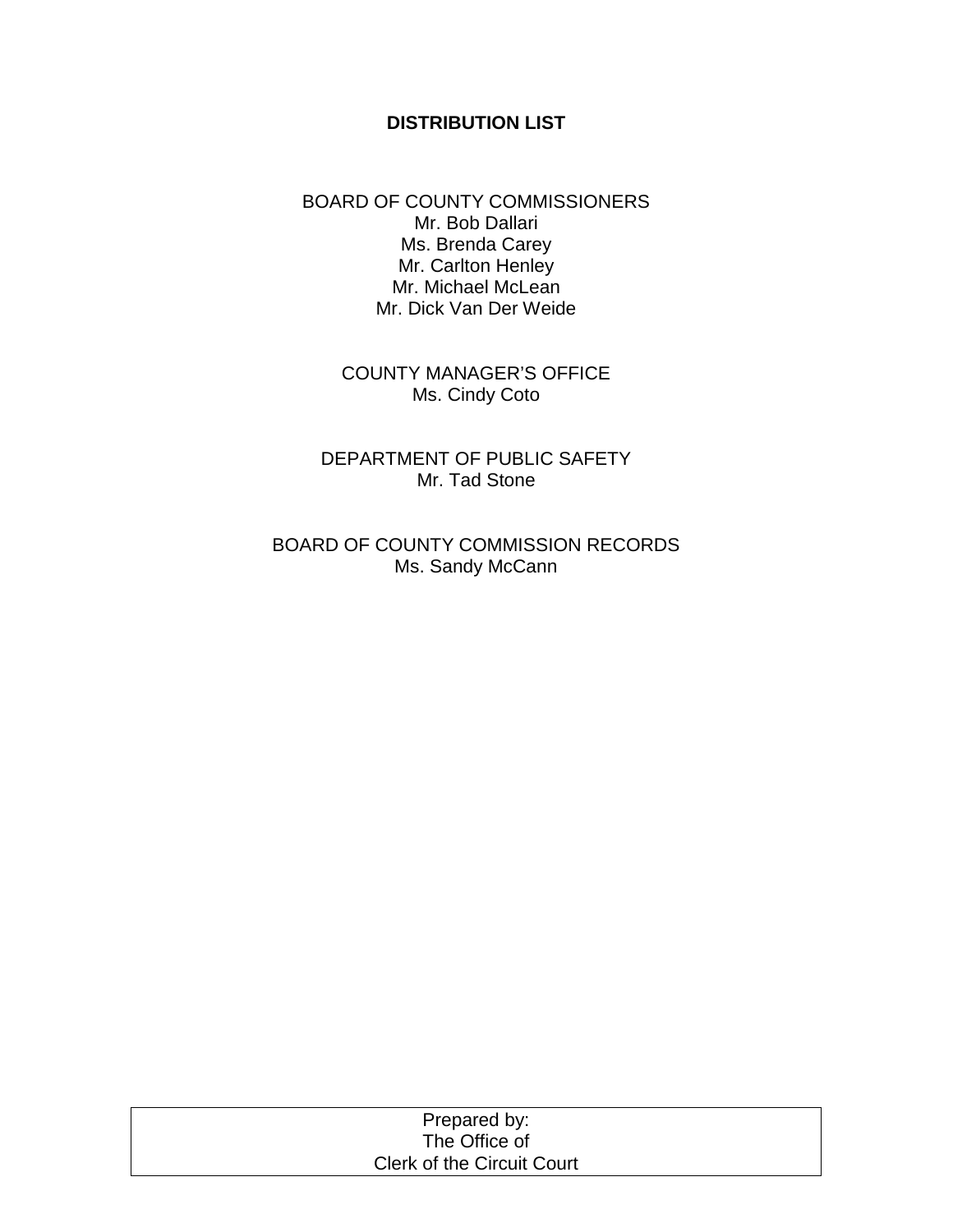# **TABLE OF CONTENTS**

# **Transmittal letter**

| <b>Introduction</b> |  |
|---------------------|--|
|                     |  |
|                     |  |
|                     |  |
|                     |  |

# **Findings and Recommendations**

| 2. Policy does not require assessing a fee to outside organizations       |
|---------------------------------------------------------------------------|
|                                                                           |
|                                                                           |
|                                                                           |
|                                                                           |
|                                                                           |
|                                                                           |
|                                                                           |
| 4. The division does not have a formal policy to determine eligibility of |
|                                                                           |
|                                                                           |
|                                                                           |
|                                                                           |

# **Attachments**

- **1. Transferred Animals**
- **2. Adopted Animals**

| Prepared by:                      |  |
|-----------------------------------|--|
| The Office of                     |  |
| <b>Clerk of the Circuit Court</b> |  |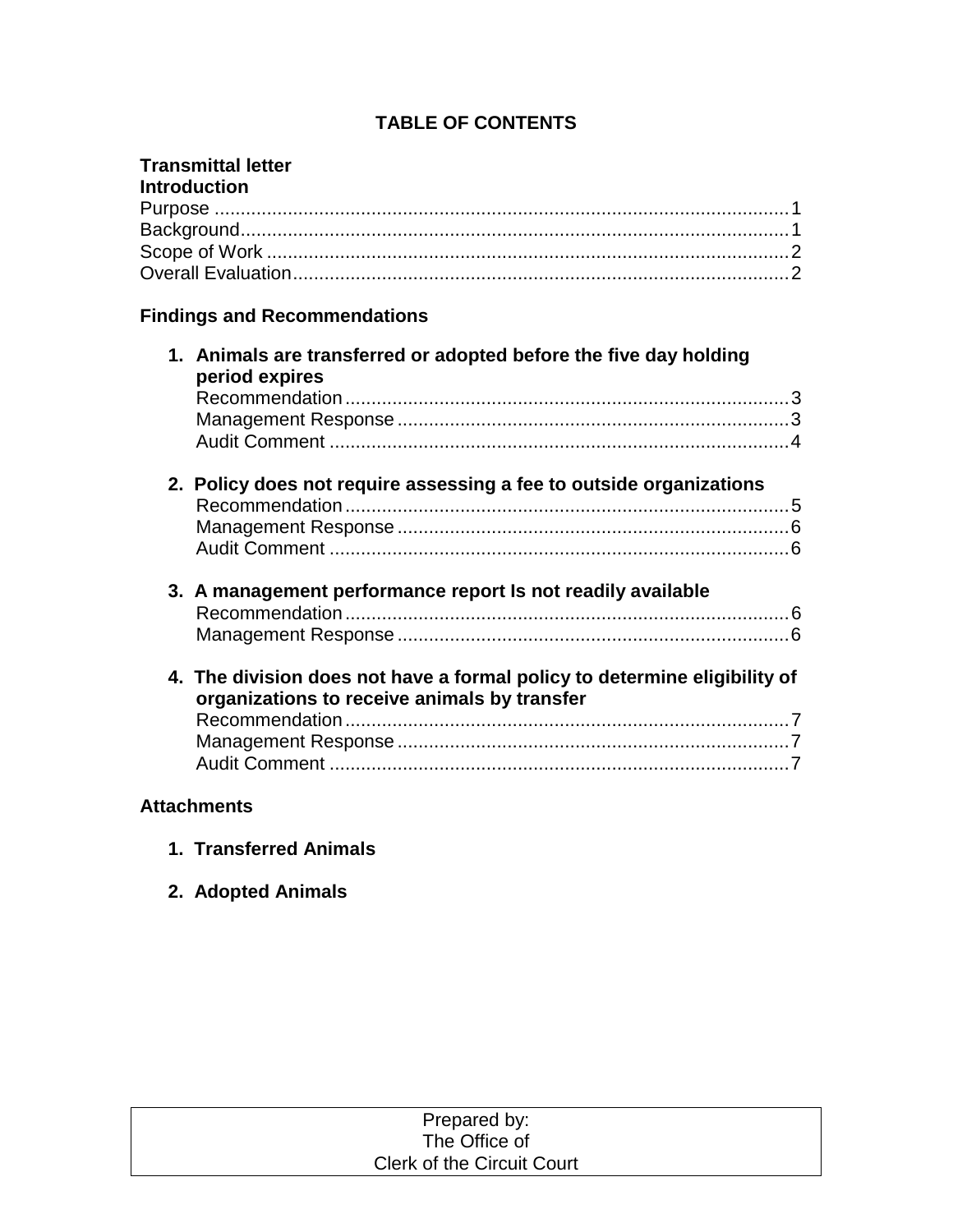# **Seminole County Department of Public Safety Animal services**

# **Limited Review of Animal Disposition**

The Office of the Clerk of the Circuit Court has completed a limited review of animals impounded by Seminole County Animal Services Division.

## **PURPOSE**

The purpose of the limited review was to determine if the procedures for disposing of animals in the custody of Animal Services comply with Chapter 20 of the Seminole County Code.

# **BACKGROUND**

The Seminole County Department of Public Safety is responsible for enforcing Seminole County Code Chapter 20 entitled "Animals and Fowl." The Animal Services Division is responsible for the capture of stray animals, issuing pet licenses, and investigating animal complaints.

Under Section 20.09 of the Seminole County Code, the animal control official may recommend rules and regulations incident to the proper administration, implementation and enforcement of the provisions of Chapter 20 of the Seminole County Code.

Section 20.24 of the code covers the disposal of fierce, dangerous or vicious animals found at large. Section 20.37 covers the impounding, disposing of and redeeming of animals.

In both cases, animals must be held for five days by the animal control official and then destroyed in a humane fashion or disposed of alive. "Disposed of alive" includes transfers to other agencies, returns to owners, adoptions, and foster care. If the animal bears indicia of ownership, the five days begins upon receipt of proof of delivery of certified mail to the owner of the animal.

Per Sec 20.37(b)(1), animals that, in the personal discretion of the animal control official, or a licensed veterinarian, is ill or injured so seriously that medical treatment would needlessly prolong the animal's life, may be put to death, if the animal bears no indicia of ownership.

| Prepared by:                      |
|-----------------------------------|
| The Office of                     |
| <b>Clerk of the Circuit Court</b> |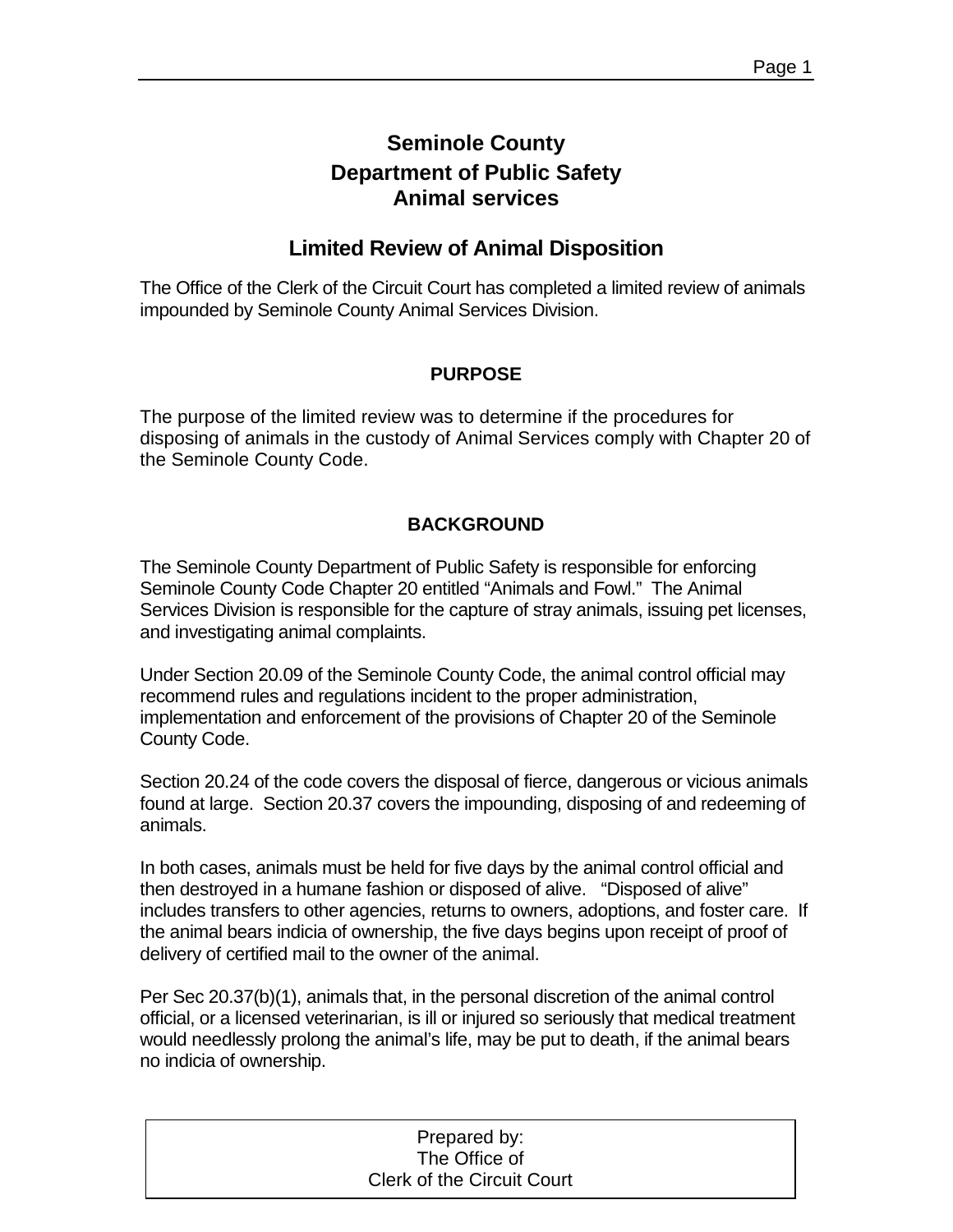## **SCOPE OF WORK**

This limited review focused on the following:

- a) Reviewed the revenues and expenses recorded in the County Finance Department records to determine revenue and expenses for the fiscal year ending September 30<sup>th</sup>, 2008;
- b) Interviewed the manager of Animal Services and several employees to determine familiarity and compliance with internal procedures;
- c) Toured Animal Services Division facilities;
- d) Reviewed the Operating Manual to assess the adequacy of county policy and also for compliance with management directives; and,
- e) Reviewed animal disposition reports to determine compliance with county code and policy.

The limited review was performed by the Clerk's Office.

## **OVERALL EVALUATION**

The division has an on-line computerized system that tracks the disposition of each animal received. This system has the controls to ensure accountability. However, the division was not able to provide timely reports to us as requested. In addition, there is no monthly performance report that details the status of each animal. By not having a report, it is difficult to evaluate whether all animals have been accounted for properly.

The following issue requires management attention:

- In some cases, animals are transferred or adopted earlier than the five days required by the county code;
- Policy does not require assessing a fee to outside organizations;
- A management performance report is not readily available; and,
- The division does not have a formal policy for determining which agencies may receive animals by transfer.

| Prepared by:                      |  |  |  |  |
|-----------------------------------|--|--|--|--|
| The Office of                     |  |  |  |  |
| <b>Clerk of the Circuit Court</b> |  |  |  |  |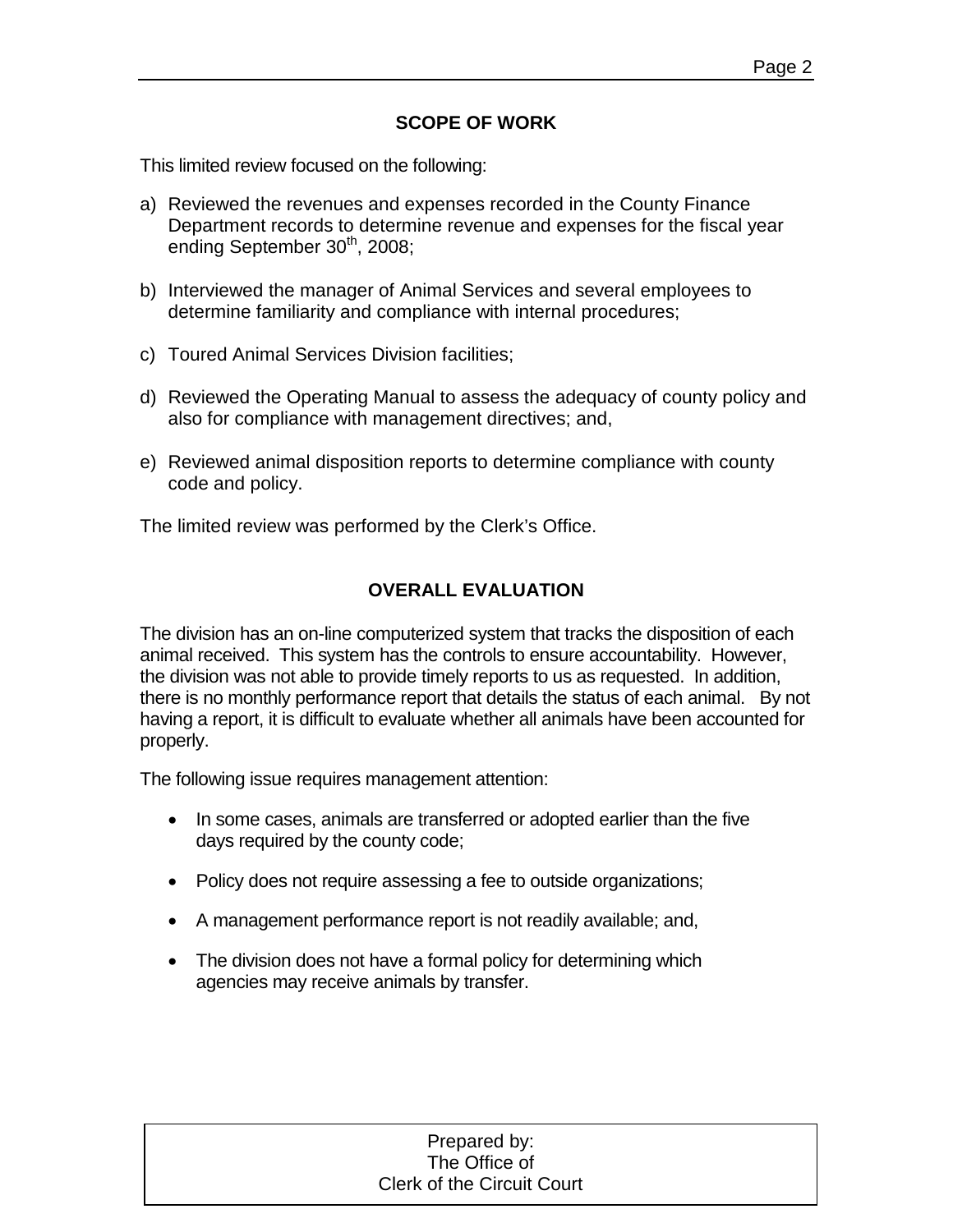### **FINDING NO. 1**

*Animals are transferred or adopted before the five day holding period expires.*

Seminole County Code Sec 20.37(a) states:

*When any rabies-susceptible animal is found without a current tag, or when any animal is found in violation of any provision of this part, said animal may be taken into custody by the animal control official or any other law enforcement officer to be impounded at the animal shelter and disposed of as follows:*

*(1) Where such animal bears no indicia of ownership, said animal shall be confined by the animal control official for five days from the date said animal is taken into custody. At the expiration of said five days, if no owner has appeared to claim said animal, said animal shall be deemed unowned and destroyed in a humane fashion or otherwise disposed of alive.*

*(2) Where such animal bears an indicia of ownership, the animal control officer shall notify the owner of said animal by certified mail, return receipt requested, of the animal's impoundment. Said animal shall be confined by the animal control official for five days from the date said certified mail return is received. At the expiration of said five days, if no owner has appeared to claim said animal, said animal shall be deemed unowned and destroyed in a humane fashion or otherwise disposed of alive.*

From October 23, 2008 through January 3, 2009, there were 97 animals transferred to other agencies. Eighteen of these animals were transferred in five or less days. One hundred seventy six animals were directly adopted from the Animal Services Division during the same period. Seven were adopted in five or less days.

By not waiting the mandatory five days before transferring custody, the division is not in compliance with Seminole County Code.

### **Recommendation**

Create a written policy on transfer and adoption procedures.

### **Management Response**

We concur in part to the policy and procedures. We dispute the finding as indicated below.

| Prepared by:                      |  |
|-----------------------------------|--|
| The Office of                     |  |
| <b>Clerk of the Circuit Court</b> |  |
|                                   |  |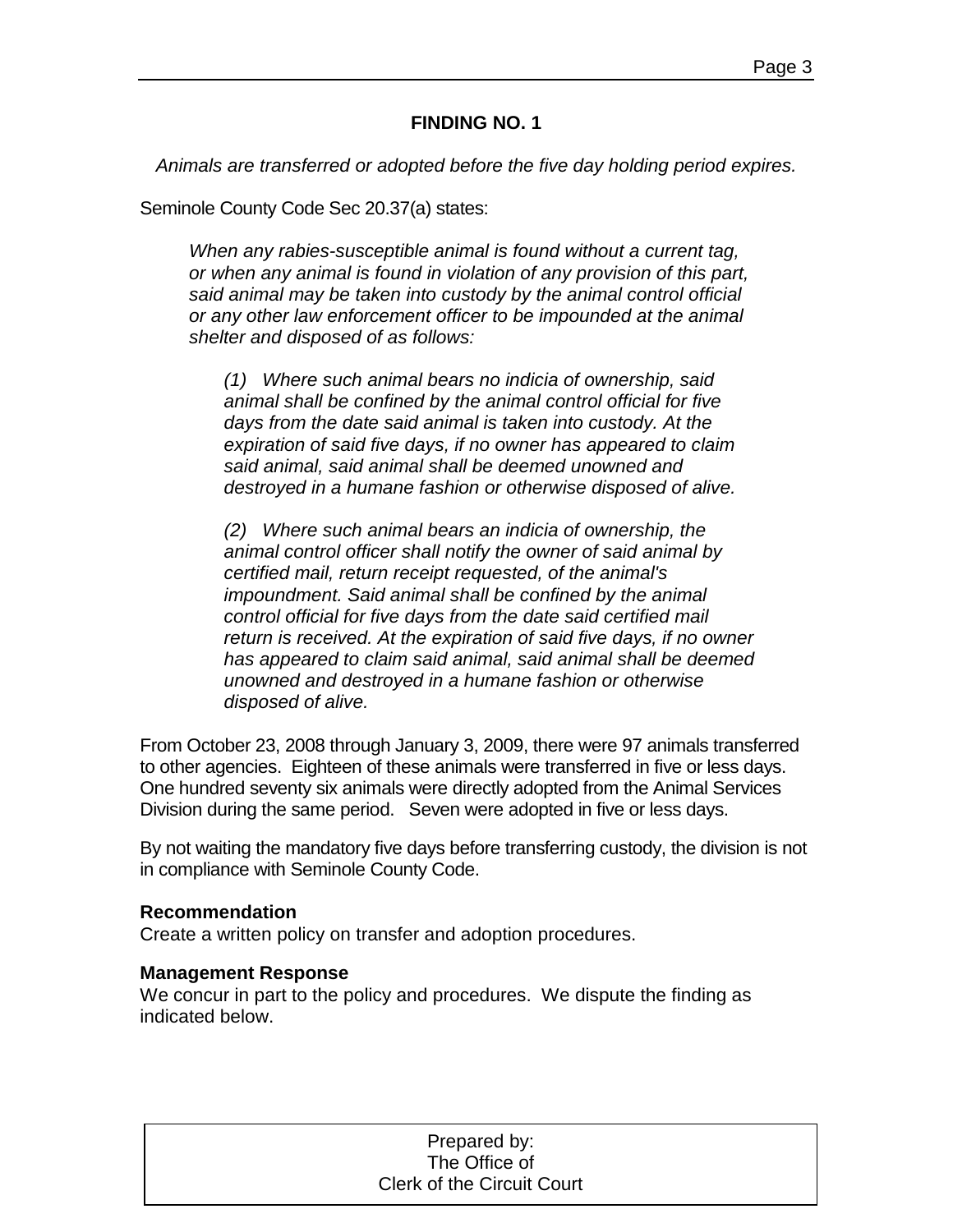Your findings indicate the following: "Eighteen of these animals were transferred in five days or less."

Attached you will find the highlighted areas of concern. Please note the type and disposition of each of these animals as well as the explanation at the end of the spreadsheet. I believe that this will sufficiently answer the question.

Also mentioned, "Seven were adopted in five days or less." In review of this data, in every case, these animals had been adopted out on a prior date and returned to Animal Services because of incompatibility issues within the adopted home atmosphere. When returned to Animal Services, they were immediately available for adoption through normal process.

## **Audit Comment**

The additional documentation provided by Animal Services shows that of the 18 animals shown as transferred prior to five days, five were wildlife and not subject to the holding period. Three of the transferred animals were severely injured dogs transferred to rescue groups who could pay medical expenses of the animals in lieu of euthanizing the animals. Three of the animals were given up by their owners and then transferred. Five were transferred after five days including the date of receipt, which is within guidelines. One animal was reclaimed by a rescue group and one animal was transferred one day early. (See Attachment 1)

Of the seven animals shown as adopted early, one, according to additional documentation provided by Animal Services, was adopted on the fifth day and not early. One animal was relinquished by its owner, two were relinquished by the SPCA to Animal Services. Three of the animals were kittens which were adopted out prior to the five day period because holding them in the kennel subjects them to a high risk of contracting an upper respiratory infection which results in the kittens having to be euthanized. Per Animal Services, these animals were transferred early to avoid this outcome. (See Attachment 2)

Seminole County Code Sec 20.37(a), see above, specifically require a five day holding period. There are not exceptions written in the code for release by owner or early adoption or transfer for health reasons.

However, Seminole County Code Sec 20.37 (d) states:

*At the discretion of the animal control official, animals may be disposed of by adoption, under conditions specified by the animal control official. Those animals may be adopted by agreement in writing to the conditions of adoption and payment of such fees as may be established by resolution of the Board of County Commissioners. Those conditions and cost of adoptions shall be prominently displayed at the animal shelter.*

#### Prepared by: The Office of Clerk of the Circuit Court Clerk of the Circuit Court Prepared by: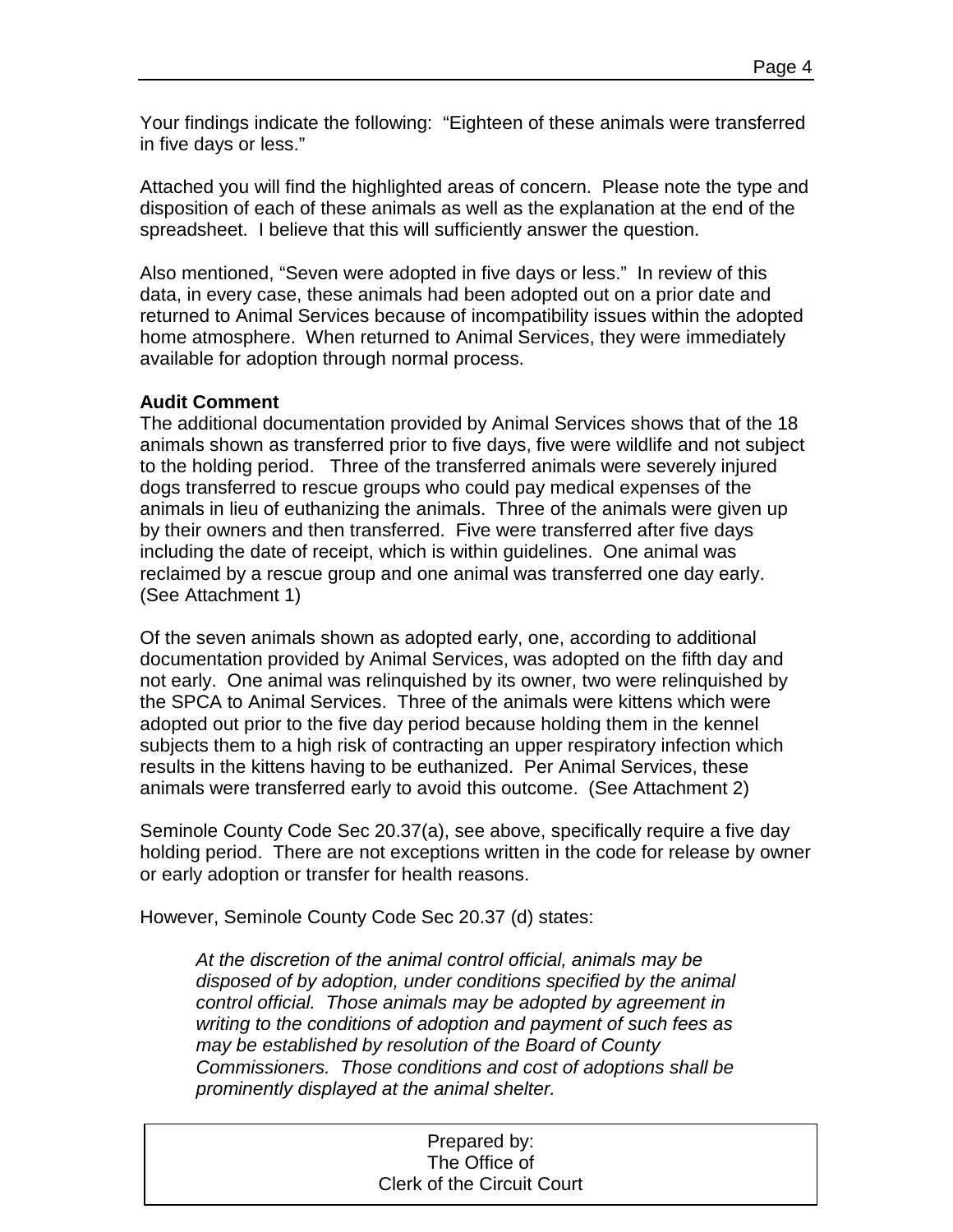The code does not state that the conditions of (a) must be meet before (d) applies. It appears that in some cases, releasing an animal prior to a five day holding period may be required to save its life, and that Animal Services is using the discretion provided in (d) to further this goal.

A written policy addressing in what circumstances animals may be transferred or adopted without a five day holding period should be included in the overall written policy on transfers and adoption. Further, the procedure to be followed when animals are returned to Animal Services following adoption should be included in the overall written policy.

This policy should be reviewed by the County Attorney to ensure compliance with Seminole County Code Sec 20.37.

# **FINDING NO. 2**

*Policy does not require assessing a fee to outside organizations.*

Seminole County policy does not require the Animal Services Division to assess a fee to outside organizations (i.e. pet rescues, SPCA, etc) receiving animals for adoption. With limited space available at Animal Services and the costs associated with storing the animals, it has been the practice to off-load as many animals to non-profit pet rescue type organizations as necessary.

During the period October 23, 2008 through December 31, 2008, (a little more than two months,) 120 dogs and four cats were transferred to other agencies for disposition. Annualized this equates to over 720 dogs and 25 cats. Had a small fee been charged for these animals i.e. \$10, the county would have potential revenue of \$7,450.00 per year. In addition, there may be opportunities to recover even more costs if Animal Services could hold on to some of the dogs or cats that can be easily adopted. Some of the pet rescues are charging up to \$300 for puppies. Animal Services could advertise the same for about \$150. This might provide an opportunity to not only recover more of the division's costs, but also offer its citizens a better value.

By not charging a fee for the animals transferred to outside organizations, the county is losing a potential source of revenue.

### **Recommendation**

Enter into agreements with agencies receiving animals for adoption for the county to receive a percentage of adoption fees received by the agencies.

| Prepared by:                      |  |
|-----------------------------------|--|
| The Office of                     |  |
| <b>Clerk of the Circuit Court</b> |  |
|                                   |  |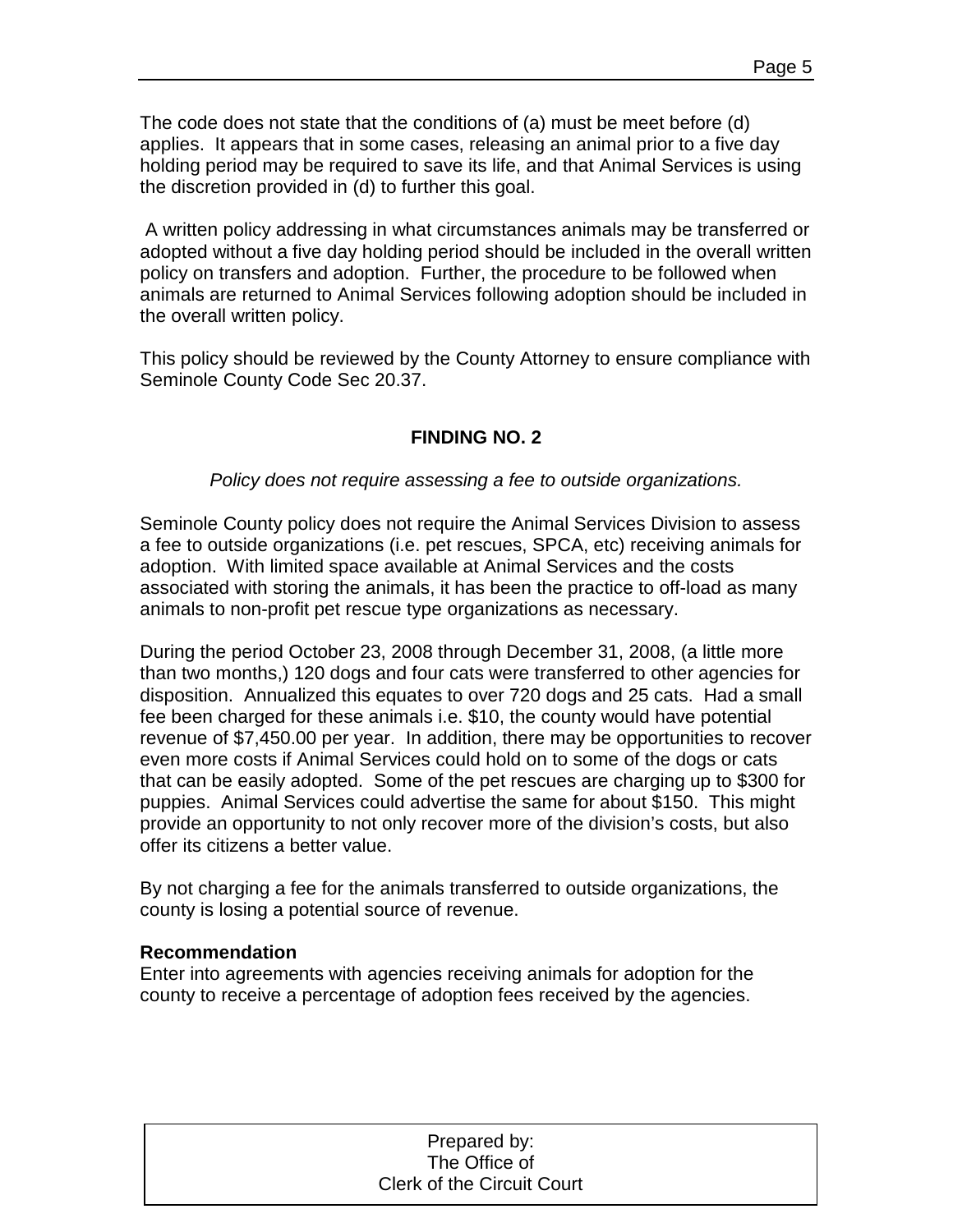### **Management Response**

We concur in part. We agree that there should be a simple agreement for the transfer of animals to rescue agencies and Seminole County. We do not agree with a percentage of the adoption fees from rescue agencies nor any fees to be charged. These agencies are county and statewide partners working collaboratively with us to reduce the euthanization rates and placing companion animals into appropriate households. We believe that having such a fee in place would be counterproductive to the work we have already done to establish a relationship with the different rescue groups.

### **Audit Comment**

We concur that a primary goal is to take all the necessary steps to minimize the euthanization rates and to continue to place animals in appropriate households.

However, because some rescue organizations sell puppies for \$300.00 and others for \$200.00, a \$5.00 or \$10.00 fee would offset costs incurred by Animal Services and not have an impact on rescue agencies performing their jobs.

## **FINDING NO. 3**

### *A management performance report is not readily available.*

Every animal in the safekeeping or confinement of the division is assigned an animal control number. This number allows management to track individual animals. While the information system is capable of creating monthly reports showing the status and disposition of animals by control number, disposition type, fees collected, and person or group who received the animal, management has not created or used such a report.

By not having a report, it is difficult to evaluate whether all animals have been properly accounted for, and all fees collected by the division can be balanced to the records maintained by the County Finance Department.

### **Recommendation**

Prepare an appropriate management report to evaluate transfer and adoption times to insure that County policy on holding times is being observed. In addition, the type of disposition and to whom should be included. This report should include any fees received by Animal Services Division.

### **Management Response**

We concur and the item has already been addressed.

| Prepared by:                      |  |  |  |  |
|-----------------------------------|--|--|--|--|
| The Office of                     |  |  |  |  |
| <b>Clerk of the Circuit Court</b> |  |  |  |  |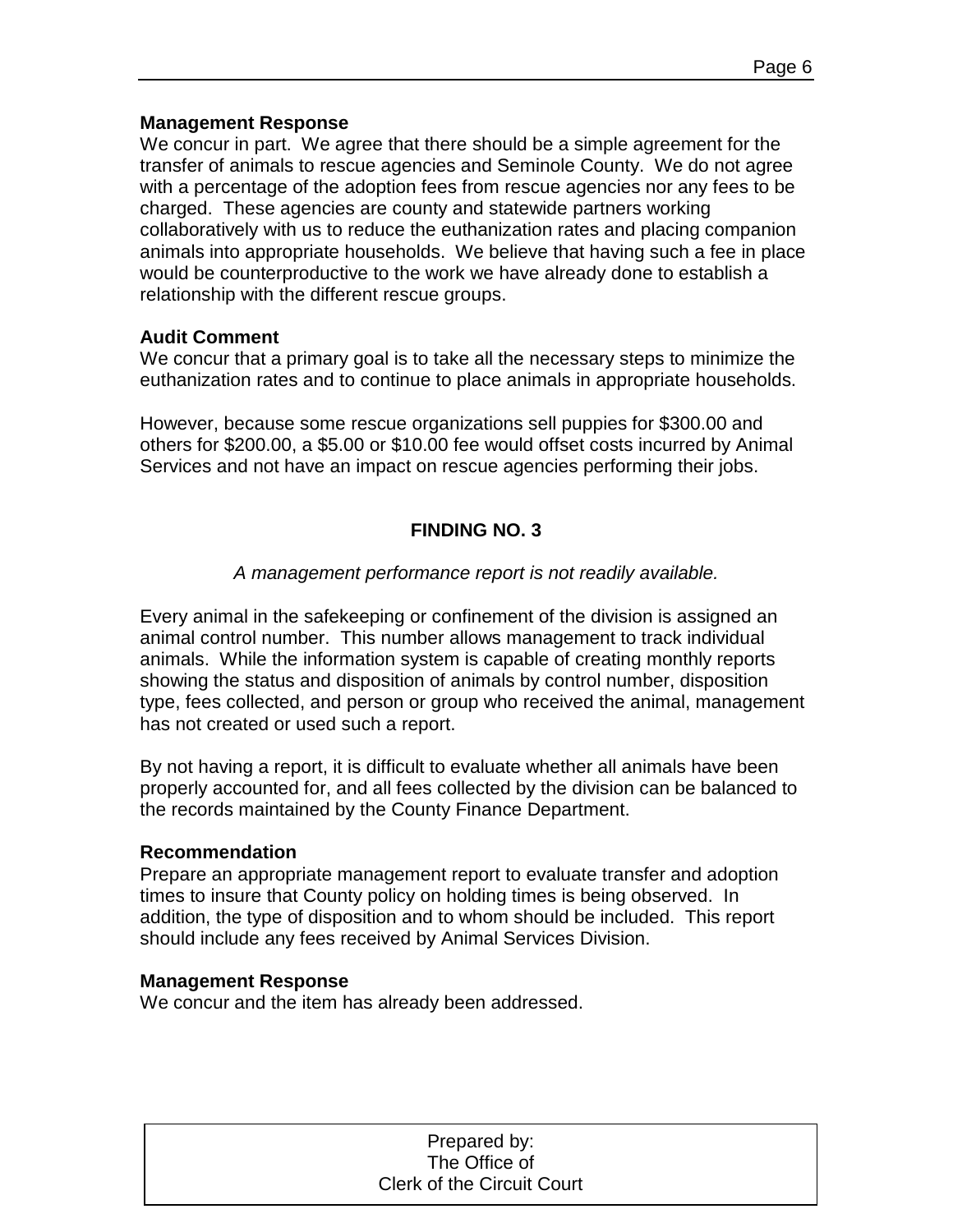### **FINDING NO. 4**

## *The division does not have a formal policy to determine eligibility of organizations to receive animals by transfer.*

During the limited review period, the division transferred 144 animals. Based on interviews with division personnel, we determined that the decision to transfer animals was made using an informal policy based on employee knowledge of the organizations. We selected the two organizations that received the largest number of transferred animals and found that they were registered charitable organizations. We did this by reviewing the annual reports filed by the organizations with the Internal Revenue Service.

While we found no indication that animals were transferred to for-profit organizations, there is no written policy detailing where animals may be transferred. Per county code section 20.37, animals may be disposed of after a five day holding period at the discretion of the animal control official.

By not having a written policy in place regarding the transfer of animals, it is unclear what agencies or individuals are eligible to receive animals. Further, it leaves the county vulnerable to charges that animals are transferred in an inequitable or unsafe manner.

### **Recommendation**

Create a written policy covering the transfer of animals to other agencies and individuals.

### **Management Response**

We concur, but this appears to be a duplicate finding as mentioned in Finding No. 2.

### **Audit Comment**

Finding No. 2 addresses fees. Finding No. 4 addresses policy.

| Prepared by:                      |  |
|-----------------------------------|--|
| The Office of                     |  |
| <b>Clerk of the Circuit Court</b> |  |
|                                   |  |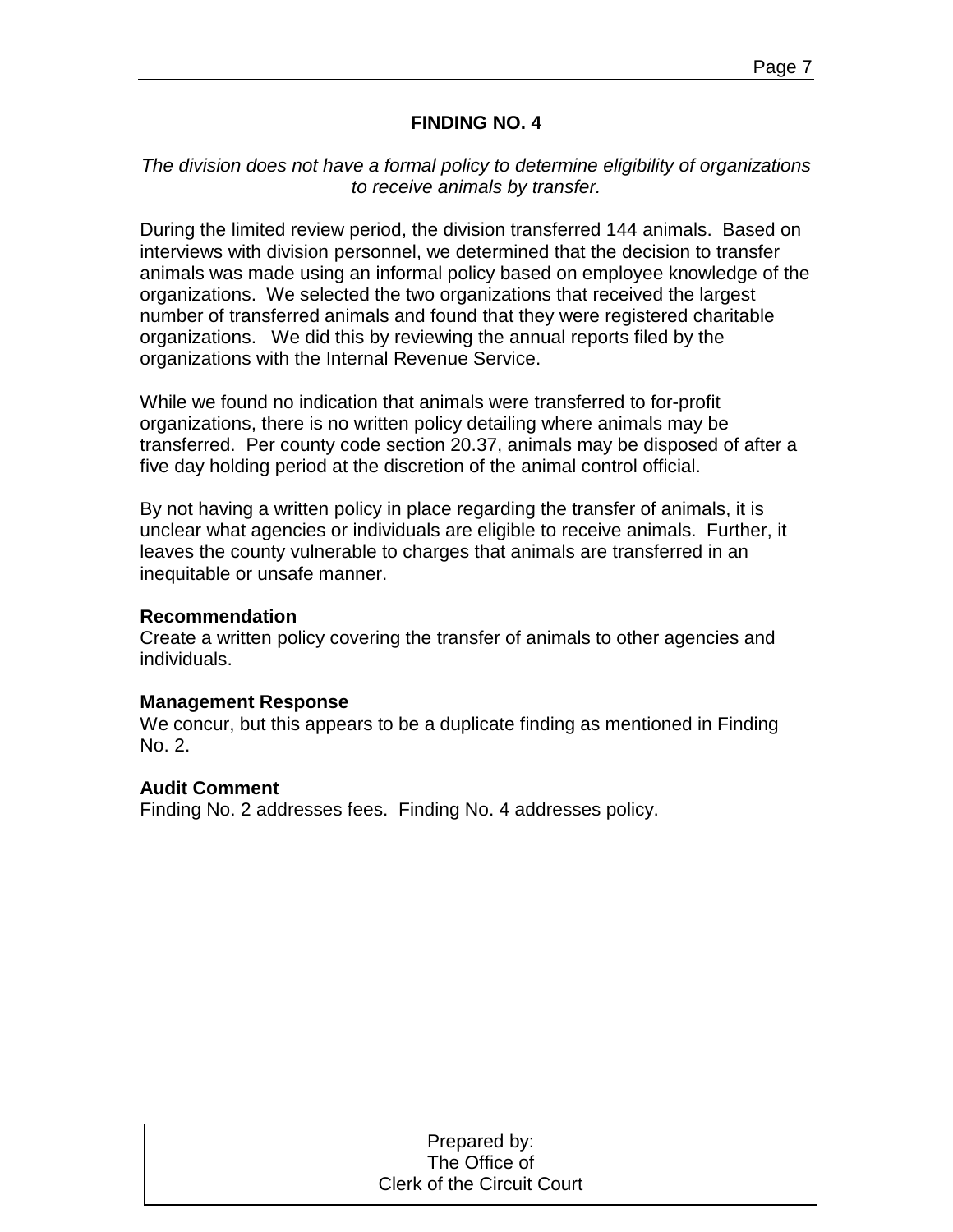$\sim$ 

 $\sim 10^{-1}$ 

| Type            | Animal ID | <b>Intake Date</b> | <b>Outcome</b><br>Date | Days from<br>Intake to | Intake Type  | Type of<br>Animal | <b>Reason for Disposal</b> |
|-----------------|-----------|--------------------|------------------------|------------------------|--------------|-------------------|----------------------------|
|                 |           |                    |                        | Outcome                |              |                   |                            |
| TRANSFER        | A208637   | 11/21/2008         | 11/21/2008             | 0                      | <b>STRAY</b> | Dog               | Severe Injury              |
| TRANSFER        | A208776   | 11/25/2008         | 11/25/2008             | 0                      | <b>STRAY</b> | Raccoon           | <b>Wildlife</b>            |
| TRANSFER        | A208825   | 11/26/2008         | 11/26/2008             | 0                      | <b>STRAY</b> | Hawk              | Wildlife                   |
| TRANSFER        | A208892   | 12/01/2008         | 12/01/2008             | 0                      | <b>STRAY</b> | Dog               | Severe Injury              |
| TRANSFER        | A208145   | 11/06/2008         | 11/07/2008             |                        | <b>STRAY</b> | Dog               | Severe Injury              |
| <b>TRANSFER</b> | A209879   | 12/30/2008         | 12/31/2008             |                        | <b>STRAY</b> | <b>Bird</b>       | Wildlife                   |
| TRANSFER        | A207429   | 10/22/2008         | 10/24/2008             | 2                      | <b>STRAY</b> | Horse             | Owner Give Up              |
| TRANSFER        | A208699   | 11/24/2008         | 11/26/2008             | 2                      | <b>STRAY</b> | <b>Pig</b>        | Owner Give Up              |
| TRANSFER        | A207829   | 10/29/2008         | 11/01/2008             | 3                      | <b>STRAY</b> | Eagle             | Wildlife                   |
| TRANSFER        | A208680   | 11/22/2008         | 11/25/2008             | 3                      | <b>STRAY</b> | Pig               | Owner Give Up              |
| <b>TRANSFER</b> | A209746   | 12/24/2008         | 12/27/2008             | 3                      | <b>STRAY</b> | Snake             | Wildlife                   |
| <b>TRANSFER</b> | A208384   | 11/13/2008         | 11/17/2008             | 4                      | <b>STRAY</b> | Chicken           | Livestock                  |
| TRANSFER        | A208924   | 12/02/2008         | 12/06/2008             | 4                      | <b>STRAY</b> | Cat               | Reclaimed by rescue        |
| TRANSFER        | A207965   | 11/01/2008         | 11/06/2008             | 5                      | <b>STRAY</b> | Dog               | Transferred 1 day earlier  |
| TRANSFER        | A208359   | 11/12/2008         | 11/17/2008             | 5                      | <b>STRAY</b> | Chicken           | Livestock                  |
| TRANSFER        | A208360   | 11/12/2008         | 11/17/2008             | 5                      | <b>STRAY</b> | Chicken           | Livestock                  |
| TRANSFER        | A208361   | 11/12/2008         | 11/17/2008             | 5                      | <b>STRAY</b> | Chicken           | Livestock                  |
| TRANSFER        | A208362   | 11/12/2008         | 11/17/2008             | 5                      | <b>STRAY</b> | Chicken           | Livestock                  |

 $\mathcal{A}$